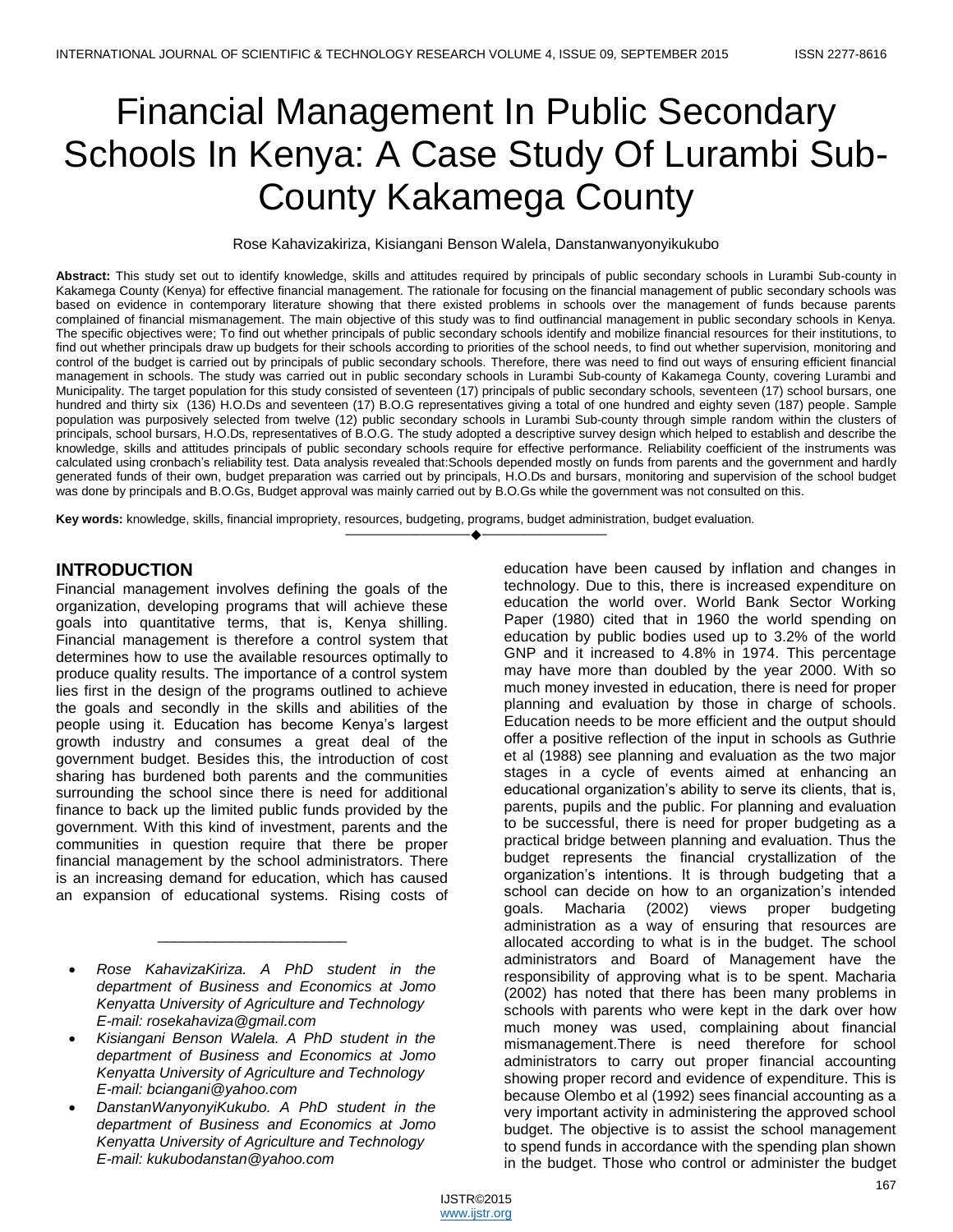must not only comply with the spending plan but also show evidence of the expenditure. School principals need to be conversant with financial accounting procedures. They may use the services of accountants, bursars and accounts clerks. However, they are the accounting officers in charge and society demands financial information from them. Ziebelle et al (1991) points out how interested groups usually want information that will provide answers to two important questions. These are:

- (i) What is the financial health of the organization at a given point in time?
- (ii) How well did the organization perform over a given period of time?

Principals should be in a position to answer these two questions.

## **RESEARCH PROBLEM**

There has been a rapid rise in expenditure since the 1970's when the strategy of cost sharing was introduced in the country. Parents and local communities have been paying school fees for their children and, in addition, have taken a bigger share in capital expenditure. With the setting up of the Parents Teachers Associations (PTAs), parents have had to raise more money for school development fund, purchase of text books, school buses and computers, Bogonko (1992). The principal must take care of the many tasks involved in the management of expenditures based on the revenue secured. The government audit department should also keep track of the financial performance of the schools according to Waihenya (2002). This will help bring down the financial impropriety caused by most school principals. Macharia (2002) confirmed that the audit department has been having difficulties in keeping track of the financial performance of schools as bursars decline to forward trial balances. Waihenya (2002) in his article ''Queries over move to audit schools'' reveals a presidential decree, presented by the Director of Education (Wangai), in January 2002 for a countrywide examination of the management of finances in public primary and secondary schools. According to Wangai, 10 percent of public secondary schools were facing financial impropriety and therefore there was need for government auditing. In 2002, it was revealed that there was a backlog of 5,292 of public schools audited of which 1043 are from Western Kenya in which Lurambi Sub-county of Kakamega County fall. Macharia (2002) observed that the audit department had difficulties in keeping track with the financial performance of schools because bursars declined to forward financial records for scrutiny. Due to this, parents have complained of financial mismanagement. Musvosvi(1998) felt that society has vested interest in education and they must be assured that they are spending their money on a worthy cause. The demand for greater accountability in public secondary schools has challenged the control of such schools and therefore this prompted the researcher to carry out an investigation into the knowledge, skills and attitudes required by principals of public secondary schools in Lurambi Sub-county of Kakamega County for effective financial management. Alphonse et al (1981) reveal that the gap between the ideal and the actual behaviour of supervisors come about because supervisors frequently are not in possession of the technical competencies necessary

to carry out their assigned responsibilities and action their professional commitment.

# **OBJECTIVES OF THE RESEARCH**

Literature reveals a study carried out by the World Bank (2001) which indicated that budget allocation may not matter when institutions or their popular control is weak. Finance is a major constraint facing Kenya in the provision of education. The minister felt that the Ministry of Education should review priorities and ensure that available resources are utilized in the most economical way. With economy, such resources will be carefully and sparingly used and this will help principals to avoid any over-expenditure in schools. This can only work if proper budget preparation, supervision and control are embraced by those in charge of running these. This research study was carried out:

- (i) To find out whether principals of public secondary schools identify and mobilize financial resources for their institutions.
- (ii) To find out whether principals draw up budgets for their schools according to priorities of the school needs.
- (iii) To find out whether supervision, monitoring and control of the budget is carried out by principals of public secondary schools.

# **RESEARCH QUESTIONS**

This study was purported to answer the following questions: General Research Question What knowledge, skills and attitudes are required by principals of public secondary schools for effective financial management?

Specific Research Questions

- (i) Do principals identify and mobilize financial resources for their schools?
- (ii) Do principals draw up budgets for their schools according to priorities of their needs?
- (iii) Do principals of public secondary schools monitor and control expenditure as per the budget?

# **JUSTIFICATION OF THE STUDY**

There are problems in schools over the management of funds. Parents have been kept in the dark over how much money has been received and spent in the schools. In fact parents have complained of financial mismanagement. Aringo (1987) reveals that a good number of audit reports indicate that books of accounts are not properly kept in some schools. Such circumstances normally leave room for manipulation by unscrupulous persons who have access to school funds and therefore there is need to find out ways of ensuring efficient and effective financial management in public secondary schools.

## **SIGNIFICANCE OF THE STUDY**

This research was carried out to establish the knowledge, skills and attitudes needed by principals of public secondary schools for effective financial management in schools in Lurambi Sub-county of Kakamega County. The findings of this research may be used by:

(i) Principals of public secondary schools to improve on their budget preparation, monitoring and control considering the wide range of departmental activities including line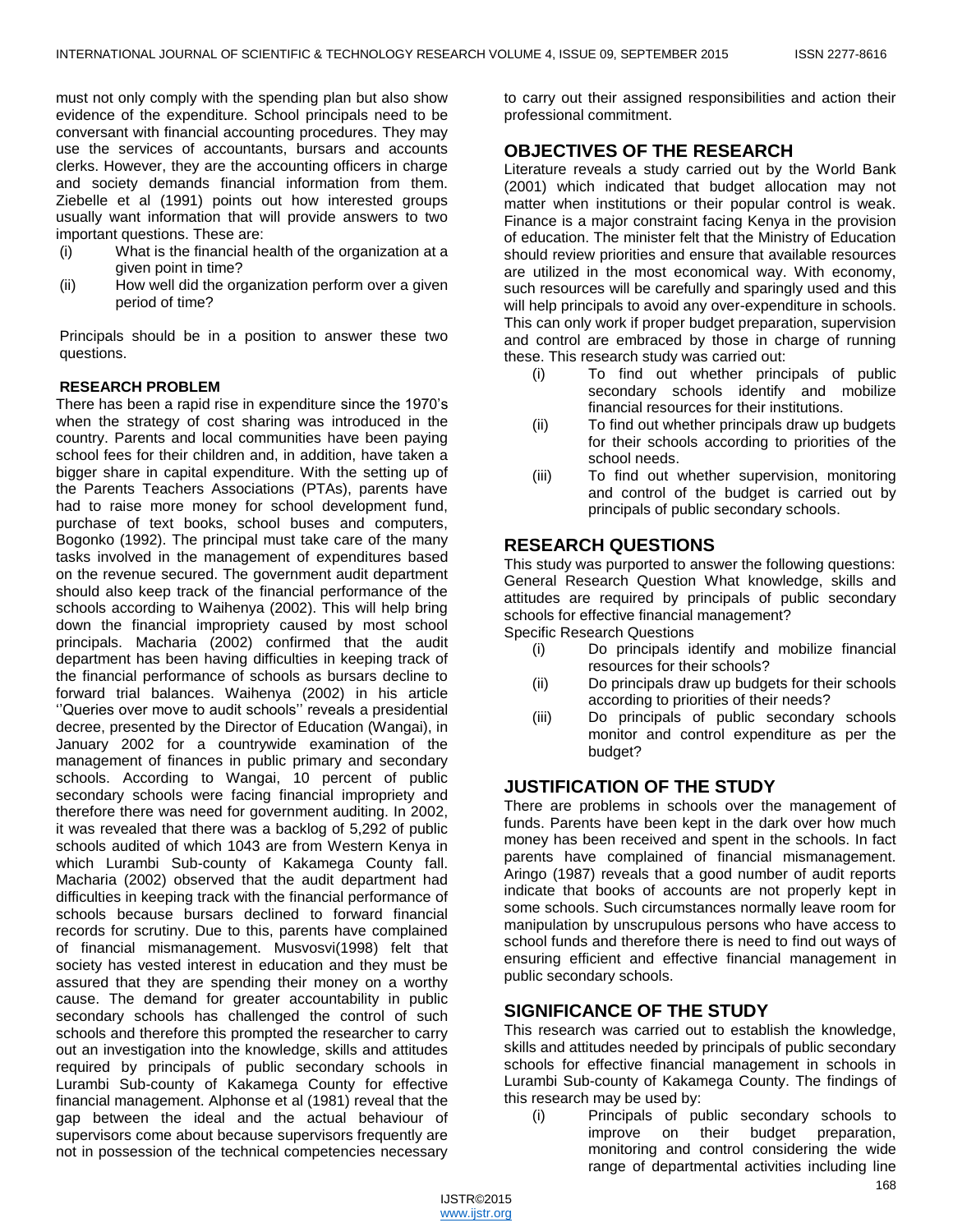activities e.g timetable subject allocation to teachers and non-line activities e.g feeding program, boarding and co-curricular activities. This is where plans produced are linked to the budget using technical know-how.

- (ii) Education officers (Audit Section) as a stepping-stone to improve on their financial monitoring and control skills especially in comparing the budget and the actual expenditure by principals of public secondary schools.
- (iii) Board of governors of public secondary schools to improve on their financial management decision making techniques and help improve on the overall school performance.
- (iv) The government on improving or fixing proper financial monitoring and control systems in public secondary schools to ensure that these schools offer quality services to the citizens.

## **REVIEW OF LITERATURE**

Financial management is a very important aspect of management in any organization because it embraces all accounting techniques that will help provide information designed to assist management in planning and controlling the activities of the organization. According to Aringo (1987), education administrators need to be regularly informed of any new management techniques and changes that will make the program worthwhile. As the Minister of Education, he felt that principals need to update the techniques of planning, organizing, controlling and directing human, financial and material resources for the goals set. Financial management requires that there be accountability by those in management. The World Bank (2001) in its world development report suggested that there is need to improve public management systems to make programs more efficient and accountable. To ensure a steady progress toward a fully responsive and accountable management, the civil society must be involved in planning, monitoring and evaluating public programs and policies. A study of the World Bank (2001) indicated that budget allocation may not matter when institutions or their popular control is weak. Between 1991 and 1995 on average less than 30 percent of the intended non-salary public spending on primary education reached schools. This is also reflective of secondary education. Provision of education points towards finance as the major constraint facing Kenya as Aringo (1987) feels like any other developing country, Kenya continues to experience shortage of resources that are required to meet the national development needs. The Minister felt that the Ministry of Education should review its priorities and ensure that available resources are utilized in the most economical way. Resources being scarce as compared to the numerous wants and needs, any misuse of these resources will normally bring about wastage. With economy, resources will be carefully and sparingly used and any over-expenditure avouided. For example, a school should repair the available equipment in school than buy a new one unless the equipment has become obsolete. However, should there be need to buy a given equipment, a thorough survey of the market and negotiation of discount

should be done. The tender system should suffice in this case.

## **Budgeting**

Managers of secondary schools need to look ahead, establish priorities and plan the activities in the school. If they do this, they will manage their money well. Clear long term plans and priorities will bring about effective school financial management. It is unlikely that a school has more funds available than it needs. It is therefore important that clear priorities of spending the limited funds be drawn. The managers should not implement plans that are unaffordable and which will drive them into straining parents. The development plans drawn should have direct impact on the improvement of education standards. Macharia (2002) points out that it is wrong for schools to strain parents by initiating costly projects like the purchase of buses that had no direct impact on the improvement of education standards. He feels that it is high time the principals prioritized the schools' needs by implementing development plans that are less taxing on the parents and at the same time enhance learning. Plans need to have long term objectives. The managers need to carry out the major analysis of the school's current performance and the school situation to determine future needs. A SWOT analysis will help make things straightforward, practical and as such less time consuming. In the SWOT analysis, the managers need to know the strengths and weaknesses of the school and consider the opportunities and threats likely to arise in future for the school. Fiddler (1989) feels such analysis needs to consider the schools environment, internal resources and organizational culture (values, attitudes, relationships, styles, politics etc) as well as the school's performance and outcomes. With such planning and analysis, a proper budget will be put in place. It is this budget that will act as a management tool for planning, implementing and evaluating. With a budget in place, one important function will be fulfilled, that is provision of a system of control. This is because Guthrie et al (1988) sees budgets to be representing the financial crystallization of an organization's intentions. He feels that it is through budgeting that a school can decide to allocate resources so as to achieve organizational goals. For a budget to operate , it must be acceptable to those who use it, that is, it must be discussed and agreed upon by the implementers. Ziebell et al (1991) feel that, to develop a realistic budget, management must predetermine the decision rules and organizational structure that will be used during actual operations. This means that at the time of budget preparation, there must be a concurrent knowledge of the decision rules to be employed. Besides this, Campbel (1996) indicates that it is important that people within the school system be involved in the budget building. This means that teachers will have a real voice in suggesting what is necessary by way of working conditions, equipment, supplies, books and other items to make instruction most effective. This also means that support staff who clean floors, repair buildings, or do other tasks will also have a voice in suggesting what is needed to do these jobs efficiently. All of these suggestions may not be accepted, but they should be considered. This will bring in maximum delegation as Coopers and Lybrand (1987) feel that the underlying philosophy of financial delegation to schools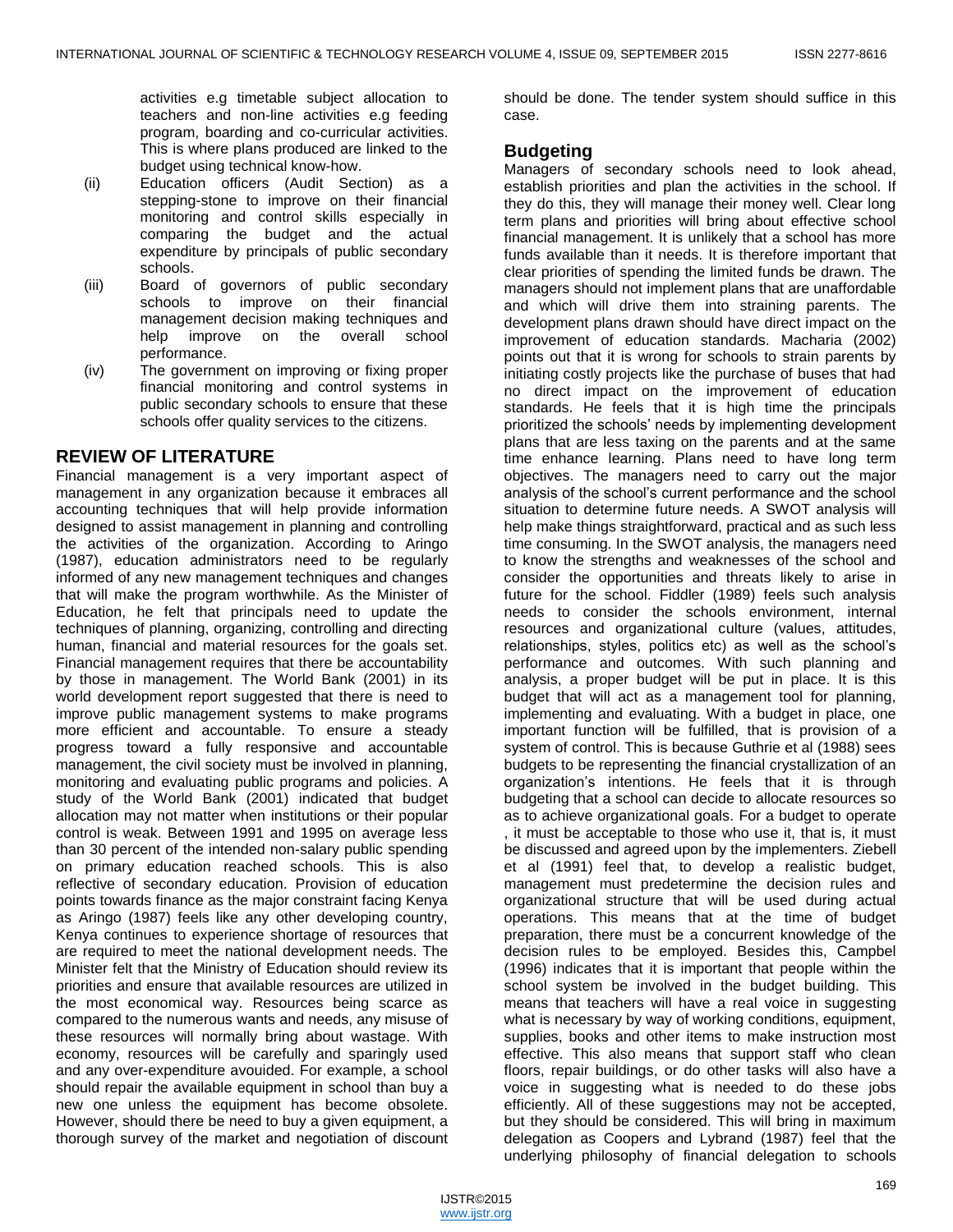stems from the application of the principles of good management. Good management requires the identification of management units for which objectives can be set and resources allocated; the unit is then required to manage itself within those resources in a way which seeks to achieve the objectives; the performance of the unit is monitored and the unit is held to account for its performance and for its use of funds. There should not be maximum delegation to the school but also within the school, that is, from the principal to departments, class teachers and other employees of the school. Such delegation of responsibilities should appear within an appropriate framework. Budget holders should not require authorization from a higher level except for specified exceptions. They should not be unduly restricted by regulations and they should be free to switch expenditure from one vote head to another. Budget holders should know that they should be clearly accountable. If there are any restrictions on their scope of action, for instance a maximum amount for a given expenditure or for virement without need for additional authority, it should be clearly spelt out. Expenditures should be clearly authorized by the person in charge and be traced to the authorized budget.

#### **Planning**

Good planning provides a good starting point for financial management. Knight (1993) gives four approaches to planning:

**Approach 1** is the rational approach in which the management process follows a cycle, thus:



Approach 2 is the pragmatic approach which she tries to attain the objectives set in small steps depending on the need that has cropped up. This has been the most popularly used method by principals or head teachers in secondary schools because it is flexible and builds on existing strengths and tries to tear down the weaknesses. It mainly concentrates on short term planning. Approach 3 is the entrepreneurial approach in which the managers plan considering the opportunities available and the resources available to exploit such opportunities. For example, opening up doors to the community to access computer facilities in the school or supplying water to the community using the school water pump will help the school raise funds for other uses and this will help publicize the school extensively and create more opportunities to be exploited. Approach 4 is the lateral approach in which future goals are identified and ways identified which can lead to the achievement of these goals. With planning, therefore, a school may choose any of these approaches depending on the situation in which they are. Wallace (1991) suggests that it is more profitable to consider flexible planning as a dialectical process where planning activity varies between

relatively extensive planning exercises specifying action well into the future and rapid informal planning activity in response to unanticipated events. Some approaches may be combined to come up with excellent planning.

#### **Plans and the School Budget**

The management may produce plans for the school. These plans may be useless unless they are linked to the budget. Linking plans to the budget is not easy. It needs some technical know-how. This is due to a number of reasons, the first reason being time. Plans require a long time to be worked out while the budget may take only 12 months. We should note that since a plan is spread over a number of years, we have to break it down into long-term, mediumterm and short-term plans. The short-term plan covers 0-1 years and this plan is normally operational since it covers mostly the current school years. Only the operational planning needs to be linked to the budget. The long-term and medium-term planning needs to be fixed in the budget as forecasts. The school managers need to understand that development plans which may have short-term, mediumterm and long-term strategies should be seen as something that roles forward, that is, once the short-term (0-1 year) plan which is current has been worked on, the next step would be medium-term and finally the long-term plan as the years roll on. Secondly, different elements of the school should be considered when linking the plans to the budget. A school plan may have various elements which need to be combined in order to achieve the goals set. For instance, a school plan may have the curriculum plan, plan for development of building and public relations plan. These various elements in the plan need to be combined appropriately to achieve the set goals. Thirdly, the school managers should consider problems that arise with development and/or maintenance. A school's development plan can only work if the budget also grows to accommodate it, that is, there must be seen to be additional funding to cater for the development plan. This is because any development requires funds and, in future, even more funder will be required for maintenance. Fourthly, managers should consider the fact that funds (resources) are limited and that they must consider priorities when selecting the needs and wants to be fulfilled. It is unlikely that a school has more funds available than it needs. It is therefore important for the school to plan basing on priorities of spending the limited funds. Spinks (1991) outlined priority establishment in a school as follows

Category 1: Critical areas of learning requiring<br>immediate change and development to immediate change and development to curriculum.

Category 2: Important areas of learning but no immediate change and development required.

Category 3: Desired areas of learning if, inclusions within the resource cap is possible.

Lastly, managers should link plans and priorities to student outcomes with not only inputs in mind but should also relate the plans and priorities to outputs. We should be able to find out how financial inputs should be able to bring out appropriate results (outputs). While planning is good, it is a process that requires a lot of time as Wood (1986) feels that planning is often a little more than an elaborate, symbolic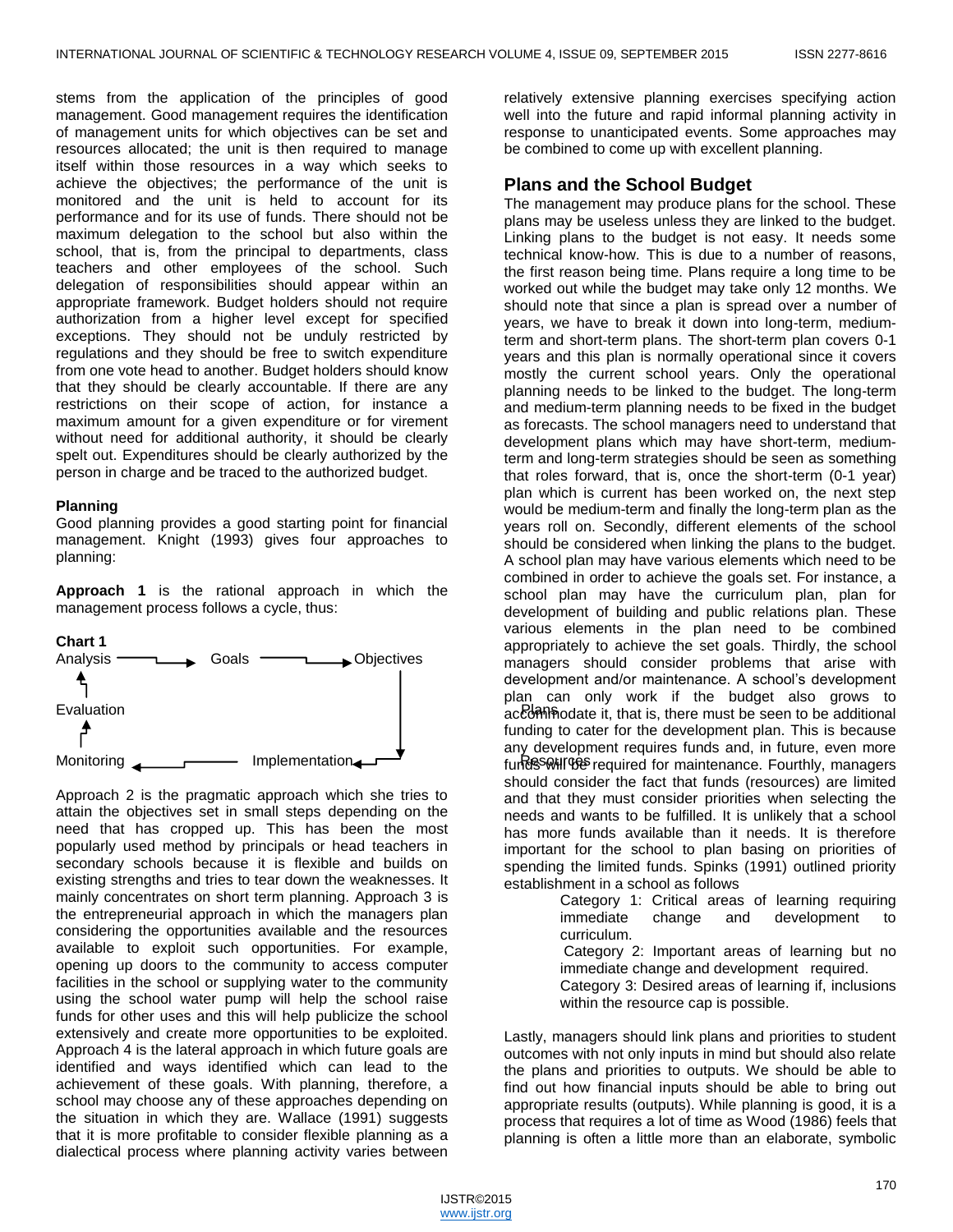exercise, robbing important person hours from other projects and resulting in only illusions of achievement.

# **Budget Administration for Monitoring and Control**

Budgets should not be produced and then be forgotten. Budgets are there to be used to monitor the actual performance of the school organization, and to take action where necessary. Ziebel et al (1991) says it is necessary that the budget translates the programs, program elements, objectives and performance norms into quantitative terms, testing before operations begin, the financial feasibility of the planned activities. Monitoring compares actual expenditure against estimated expenditure. Monitoring can also be used for income, capital or project expenditure. Budget information needs to be reported regularly to internal budget holders. Monitoring expenditure should be done regularly through budgetary tabulations as shown in the table below:

| <b>Item</b>           | <b>Total Budget</b> | <b>Expected to date</b> |
|-----------------------|---------------------|-------------------------|
| <b>Actual to date</b> | <b>Variance</b>     |                         |
| Telephone             | 2.000               | 800                     |
| 600                   | $-200$              |                         |
| Postage               | 2,000               | 800                     |
| 1,000                 | 200                 |                         |

Even with good planning, a monitoring process remains mandatory. Minder (1999) stressed that monthly board

## **MODEL**

meetings should include a review of financial statements. Financial reports may vary, but should cover expenditure, appropriations, income and cash flow. The board should know what has been spent, how the current year compares with the previous one, what account receivables are outstanding and are out of harmony with board policy on collections, and how much funding remains.

Accurate financial record keeping is necessary for every school to function effectively. The records outline the financial transactions of the school and form the basis upon which sound financial decisions can be made. Keeping a record of financial transactions also allows the board of governors to trace individual items and to identify what was spent for what purpose and by whom as well as the source of the money used for the expenditure. This allows for proper control of the funds flow in the school.

## **THEORETICAL FRAMEWORK**

This study is based on four components of the school which are financial resources, human and physical resources, time utilization and learning process. The independent variable, which is the input of financial resources is received from different sources and converted into human and physical resources (intervening variables) by the budget mechanism and converted into ''resource hours'' (dependent variable) and finally the arrangement of these three components to give feedback and this is the educational process.

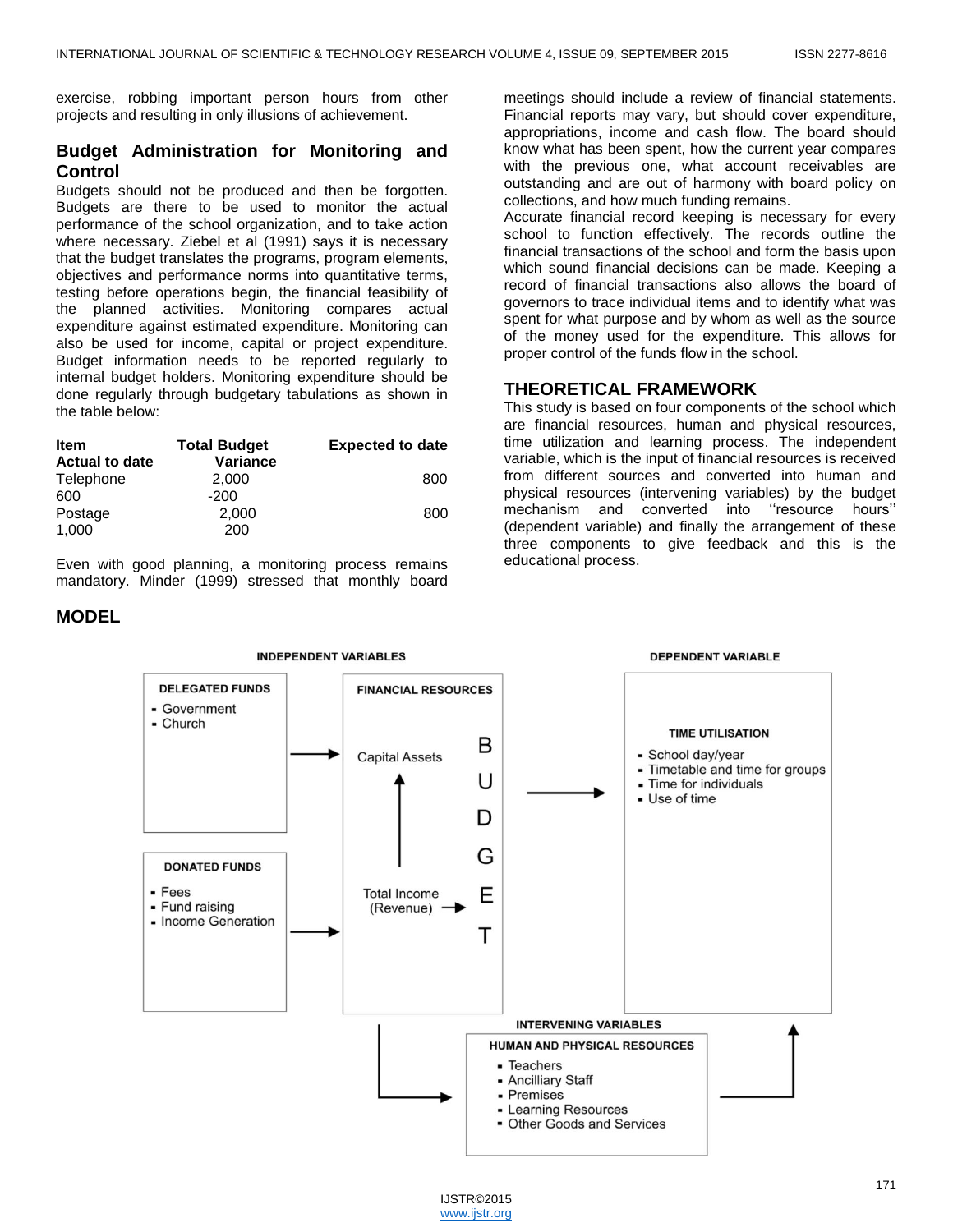#### **CONCEPTUAL FRAMEWORK**

Effective financial management relies on three important concepts which form the basis of this study. These are economy, efficiency and effectiveness. Economy refers to a careful use of resources and therefore avoiding expenditure that goes above a stipulated minimum mainly budgeted for. Economizing resources and especially financial resources is necessary because needs and wants are so numerous while the resources are limited. Economy is, in effect, the management of resources so as to make them go as far as possible towards the fulfillment of needs and wants effectively. Management starts with the setting of goals to be achieved at some future date. What needs to be done to achieve the set goals and the means of attaining them, as well as the manner of attainment, constitutes economic planning. To economize requires a comparison of inputs and outputs. Such comparison brings in the issue of quantification that is so central in economics. Economizing

resources should go hand in hand with the concept of optimizing returns. Efficiency refers to a way of attaining maximum benefit in order to achieve the goals and objectives set. Economy and efficiency go hand in hand. One cannot economize resources without considering whether there is efficiency. A balance between the must be established. Effectiveness refers to the attainment of the goals and objectives of the school. Whatever activities are programmed in school must be cost effective. Principals of schools need the skill of costing as they manage their finances. This is important more so when schools have to handle new projects and/or changes in the curriculum. The manager must, before engaging in a given project, make sure that whatever project they enter into is cost effective and that each project is roped in according to priority. Therefore, economy, efficiency and effectiveness if carefully combined in their rightful proportion can increase productivity and reduce costs.



# **RESEARCH METHODOLOGY**

#### **Research Design**

The research design used was descriptive survey design. Descriptive survey design helped establish and describe the knowledge, skills and attitudes principals of public secondary schools require to be able to perform their work effectively. Frankel and Wallen (1999) point out that survey is helpful in establishing the existing conditions of a phenomenon. This design suits studies that aim at describing a given situation at a given moment in time. Survey method was used to unearth the performance of

principals in financial management in public secondary schools.

#### **Area of Study**

The study was carried out in public secondary schools in Lurambi Sub-county of Kakamega County, covering Lurambi and Municipality. Statistics from the Sub-County Education office for the year 2001 revealed that there were seventeen (17) public secondary schools with five (5) public secondary schools in municipality and twelve (12) in Lurambi. The main economic activities are farming with concentration on growing sugarcane, maize, beans and horticultural crops, and small scale trading.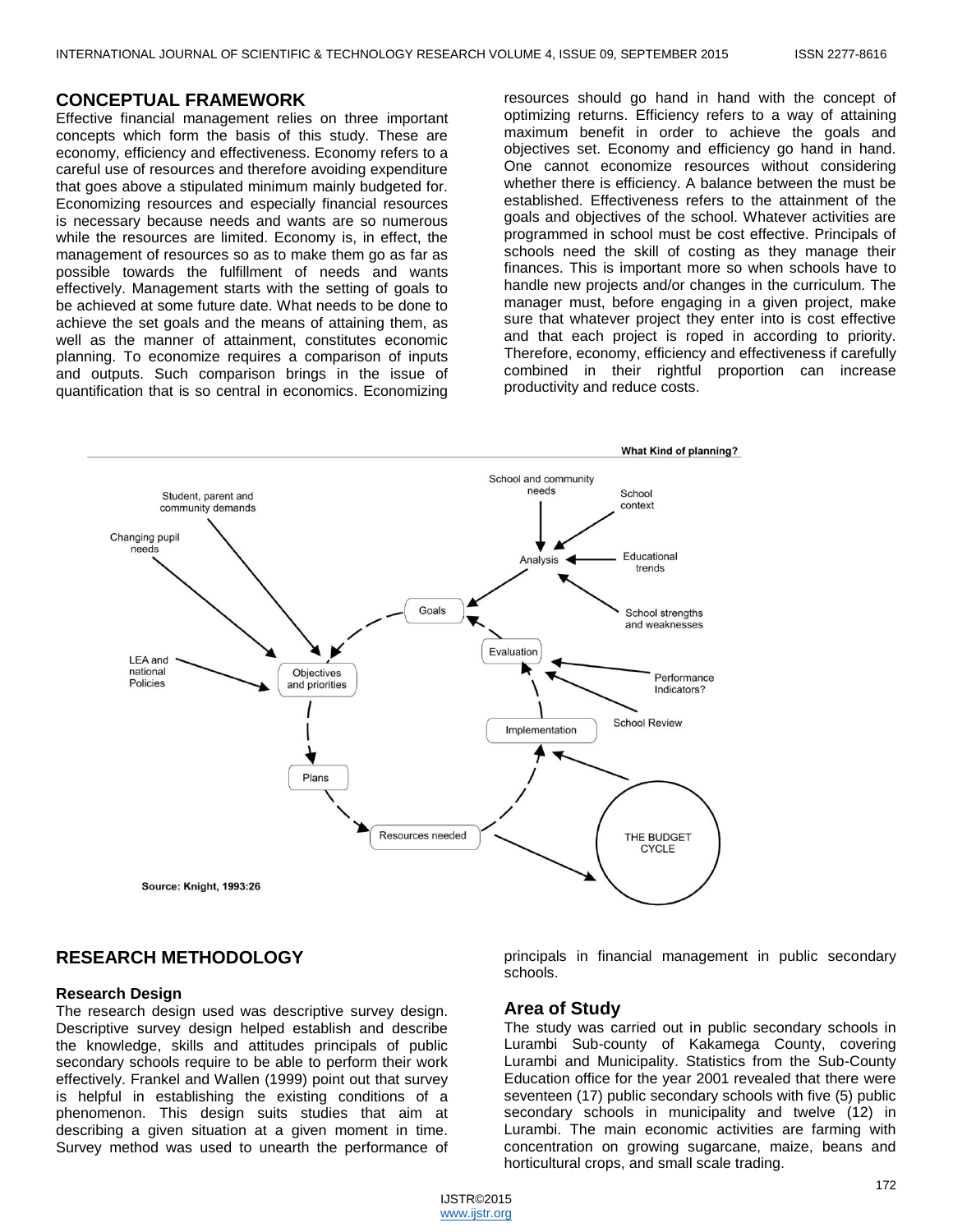# **Study Population**

The target population for this study was made up of principals of public secondary schools, the school bursars, heads of department (H.O.Ds) and finally the representatives of the various school boards of governors (B.O.Gs). The study population was drawn from seventeen (17) public secondary schools, thus seventeen (17) principals, seventeen bursars (17), one hundred and thirty six (136) heads of department (H.O.Ds) and seventeen (17) representatives of boards of governors. This gave a total study population of one hundred and eighty seven (187) people.

# **Sample Population**

Twelve public secondary schools in Lurambi Sub-county were purposively selected for the study in line with the study objectives mentioned earlier. The geographical area studied was purposively selected after extensive field visits and consultation with the Sub-county Education Officer and principals of the public secondary schools in the subcounty. The individuals that formed the study population were selected using cluster sampling which narrowed the study to the schools in Lurambi Sub-county. The individuals that formed the population sample were selected using simple random method within the clusters of principals, bursars, heads of departments and representatives of boards of governors.

Twelve principals, twelve bursars, twelve representatives of boards of governors and ninety six heads of department were randomly selected from public secondary schools in Lurambi sub-county of Kakamega County.

## **Research Instruments**

The following research instruments were used to collect data:

- Questionnaires: Three questionnaires were constructed to collect data from principals, bursars, heads of departments and representatives of board of governors who are directly linked to the management and running of the public secondary schools in Lurambi Sub-county of Kakamega County. The questionnaires contained items composed of both open and closed ended questions.
- Interview schedule: Interviews were conducted on selected principals and representatives of boards of governors to establish in detail the problems of financial management in public secondary schools. The interview helped to clarify some responses on the questionnaires and also gather information that questionnaires failed to capture from the various respondents.
- Observation schedule: The researcher gathered information through observation during visitations to the selected public secondary schools. Observation helped to verify the responses received through questionnaires and interviews.

To ensure the validity and reliability of the research instruments, questionnaires were piloted in two selected public secondary schools. The pilot study helped to:

- (i) Establish whether relevant data would be collected from the respondents of the selected public secondary schools.
- (ii) Identify problems likely to occur when administering the questionnaires to the various respondents.
- (iii) Check whether the respondents understood the instructions on the questionnaires for the different groups.

The reliability coefficient of the instruments was calculated using cronbach reliability test. The test showed that the questionnaires to be administered to the principals, bursars and the heads of departments were reliable, having an alpha of above 0.6 as shown below:

## **Reliability of Instruments**

|                                       | No.<br>of<br>cases | No.<br>οf<br>items | Alpha  |
|---------------------------------------|--------------------|--------------------|--------|
| Principals'<br>questionnaire          | 12                 | 96                 | 0.7123 |
| Heads<br>dept.<br>οf<br>questionnaire | 96                 | 13                 | 0.6126 |
| Bursars' questionnaire                | 12                 | 62                 | 0.6235 |
| B.O.G<br>Representatives              | 12                 | 22                 | 0.2048 |

The representatives of board of governors' questionnaire had an alpha of 0.2048 which was low. The respondents were not genuine in their responses on the items in the questionnaire. The responses received on interviewing them were different from the ones in the questionnaire. Therefore, the responses from the interview were adopted because they were reliable.

## **Research Data Analysis and discussion**

The data gathered in this research was analyzed based on the following objectives:

- (i) To find out whether principals identify and mobilize financial resources for their schools.
- (ii) To find out whether principals draw up budgets for their schools according to priorities of the school needs.
- (iii) To find out whether principals carry out monitoring and control of the budget
- 1. Sources of funds specific objectives varied among the various respondents: the principals, heads of departments and bursars. The principals identified the sources of finance for their schools from the alternatives that were given as follows:

## *Sources of finance for schools (Respondentsprincipals)*

|           | Pri   Gove   Pare   Com   Stud   Offer   Othe |  |           |  |
|-----------|-----------------------------------------------|--|-----------|--|
|           | nci   rnme   nts   munit   ents   of   rs     |  |           |  |
| l pal Int |                                               |  | l facilit |  |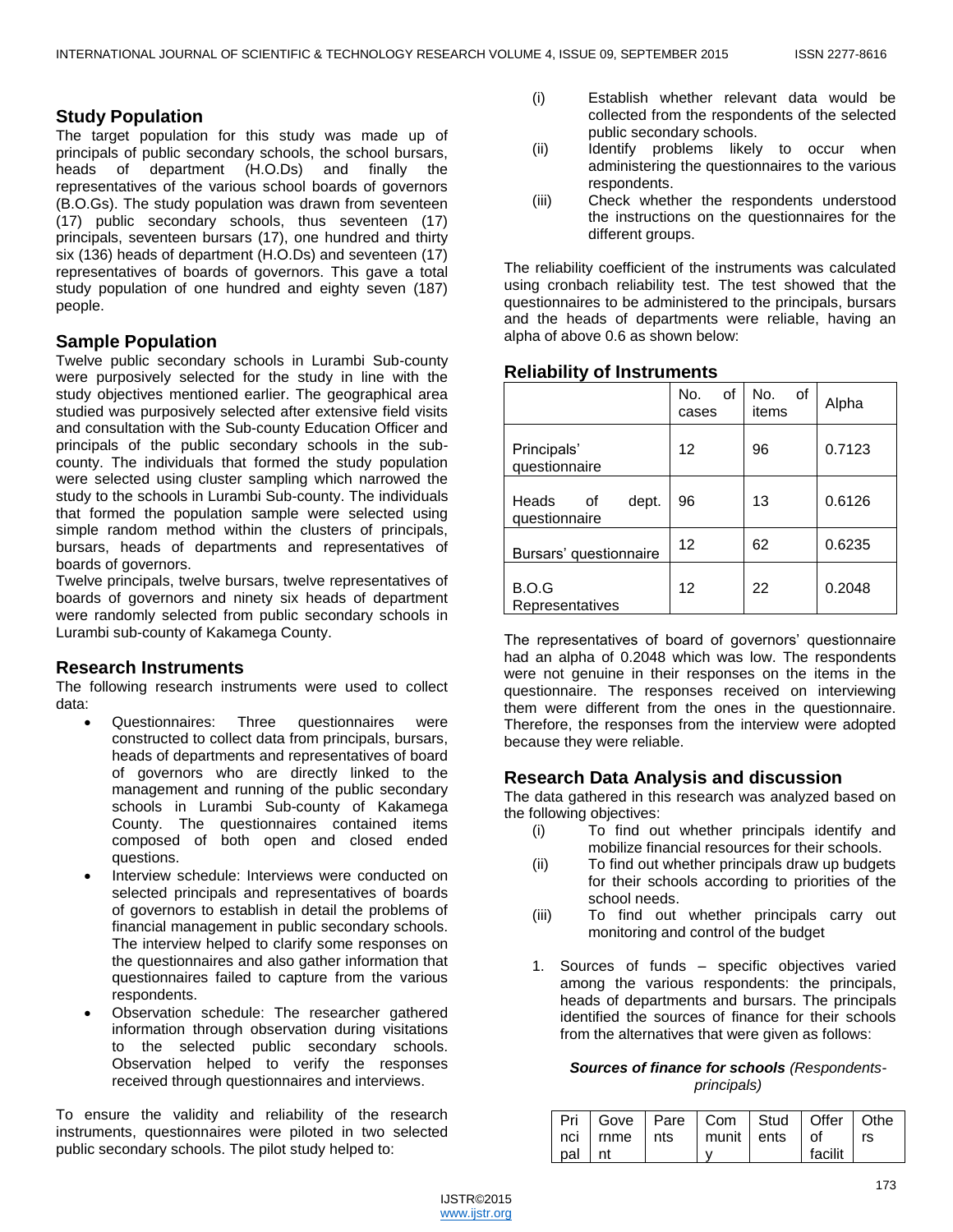| s         |        |                   |        |                   |        |                   |        |                   | ies    |                   |        |              |
|-----------|--------|-------------------|--------|-------------------|--------|-------------------|--------|-------------------|--------|-------------------|--------|--------------|
|           | F      | %                 | F      | %                 | f      | %                 | f      | $\%$              | F      | %                 | F      | %            |
| Ye<br>S   | 1<br>0 | 8<br>3.<br>3      | 1<br>2 | 1<br>0<br>0.<br>0 | 2      | 1<br>6.<br>7      | 6      | 5<br>0.<br>O      | 2      | 1<br>6.<br>7      | 6      | 5<br>0.<br>O |
| No        | 2      | 1<br>6.<br>7      | 0      | 0.<br>ი           | 1<br>O | 8<br>3.<br>3      | 6      | 5<br>0.<br>0      | 1<br>0 | 8<br>3.<br>3      | 6      | 5<br>0.<br>O |
| Tot<br>al | 1<br>2 | 1<br>0<br>0.<br>0 | 1<br>2 | 1<br>0<br>0.<br>O | 1<br>2 | 1<br>0<br>0.<br>0 | 1<br>2 | 1<br>0<br>0.<br>0 | 1<br>2 | 1<br>0<br>0.<br>0 | 1<br>2 | 1<br>0.      |

The findings revealed that public secondary schools were greatly funded by the government and parents. The heads of departments indicated that their departments generated little revenue as shown: Generation of extra findings by departments (Respondents-HODs)

| of<br>Heads<br>departments | F  | $\%$  |
|----------------------------|----|-------|
| Yes                        | 8  | 8.3   |
| No.                        | 88 | 91.7  |
| Total                      | 96 | 100.0 |

The departments therefore depended mostly on funds from outside the school to run, thus the government and parents. The bursars identified the important sources of finance for their schools as shown:

## *Sources of finance (Respondents- Bursars)*

|                          |   | Yes   | No   | Total |
|--------------------------|---|-------|------|-------|
|                          | F | 12    | 0    | 12    |
| Fees                     | % | 100.0 | 0.0  | 100.0 |
|                          | F | 12    | 0    | 12    |
| P.T.A Funds              | % | 100.0 | 0.0  | 100.0 |
|                          | F | 9     | 3    | 12    |
| <b>Fund Raising</b>      | ℅ | 75.0  | 25.0 | 100.0 |
|                          | F | 2     | 10   | 12    |
| Leasing of School Assets | ℅ | 16.7  | 83.3 | 100.0 |
|                          | F | 5     | 7    | 12    |
| Sale of Farm Produce     | % | 41.7  | 58.3 | 100.0 |
| Government               | F | 11    | 1    | 12    |

|                      | % | 91.7 | 8.3  | 100.0 |
|----------------------|---|------|------|-------|
|                      |   | ◠    | 10   | 12    |
| <b>Other Sources</b> | % | 16.7 | 83.3 | 100.0 |

The findings from the bursars were that schools depended highly on funds from tuition, PTA, the government and fundraising.

2. Budgeting and monitoring the Budget-The principals agreed in total that all public secondary schools prepared annual budgets as shown:

#### *Budget preparation for schools (Respondentsprincipals)*

| Principals | F  | %     |
|------------|----|-------|
| Yes        | 12 | 100.0 |
| No         | 0  | 0.0   |
| Total      | 12 | 100.0 |

On budget preparation, the findings revealed that budget preparation was carried out mostly by principals, bursars and heads of department.

## *People involved in budget preparation (Respondents-Principals)*

|                              |      | Yes                                                                           | No             | Total |
|------------------------------|------|-------------------------------------------------------------------------------|----------------|-------|
|                              | F    | 10                                                                            | 2              | 12    |
| <b>Bursars</b>               | ℅    | 83.3                                                                          | 16.7           | 100.0 |
|                              | F    | 6                                                                             | 6              | 12    |
| <b>Teachers</b>              | $\%$ | 50.0                                                                          | 50.0           | 100.0 |
| Heads<br>of                  | F    | 80                                                                            | 16             | 96    |
| Departments                  | ℅    | 83.3                                                                          | 16.7           | 100.0 |
|                              | F    | 5                                                                             | $\overline{7}$ | 12    |
| Non-teaching<br><b>Staff</b> | $\%$ | 41.7<br>58.3<br>$\overline{7}$<br>5<br>41.7<br>58.3<br>11<br>1<br>91.7<br>8.3 |                | 100.0 |
| Board<br>of                  | F    |                                                                               |                | 12    |
| Governors                    | ℅    |                                                                               |                | 100.0 |
|                              | F    |                                                                               |                | 12    |
| Principals                   | $\%$ |                                                                               |                | 100.0 |

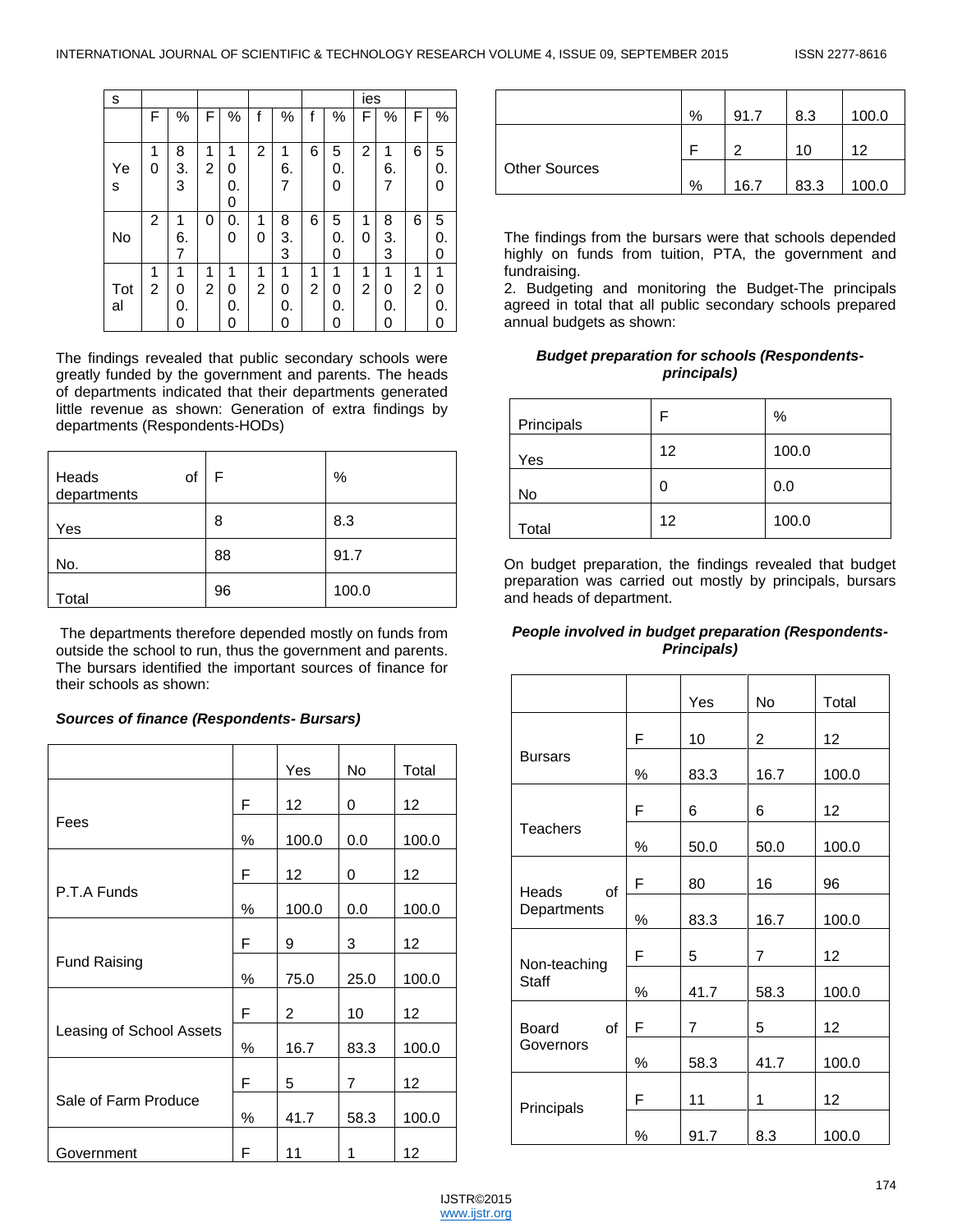| Parents |   |      | 8    | 100.0 |
|---------|---|------|------|-------|
|         | % | 33.3 | 66.7 | 100.0 |

Monitoring and supervision of the school budget was done by the principals and the board of governors

## *People involved in monitoring and supervision of the budget (Respondents-Principals)*

|                            |   | Yes  | No    | Total             |
|----------------------------|---|------|-------|-------------------|
|                            | F | 10   | 2     | $12 \overline{ }$ |
| Principals                 | ℅ | 83.3 | 16.7  | 100.0             |
|                            | F | 16   | 80    | 96                |
| Heads<br>οf<br>Departments | ℅ | 16.7 | 83.3  | 100.0             |
|                            | F | 8    | 4     | 12                |
| Board<br>οf<br>Governors   | ℅ | 66.7 | 33.3  | 100.0             |
|                            | F | 3    | 9     | 12                |
| Government                 | % | 25.0 | 75.0  | 100.0             |
|                            | F | 0    | 12    | $12 \overline{ }$ |
| <b>Teachers</b>            | ℅ | 0.0  | 100.0 | 100.0             |

The findings revealed that identification of programmes, projects and activities to be accomplished within the budget period was carried out by board of governors, teachers, principals, heads of departments and even parents. This was found to be a healthy involvement because all the stakeholders had a say on what was to happen in the school. People involved in Identification of Programmes, Projects and Activities to be accomplished during the budget period (Respondents- Principals)

|                            |      | Yes  | No   | Total |
|----------------------------|------|------|------|-------|
| <b>Board</b><br>οf         | F    | 9    | 3    | 12    |
| Governors                  | %    | 75.0 | 25.0 | 100.0 |
|                            | F    | 7    | 5    | 12    |
| <b>Teachers</b>            | ℅    | 58.3 | 41.7 | 100.0 |
|                            | F    | 8    | 4    | 12    |
| Principals                 | $\%$ | 66.7 | 33.3 | 100.0 |
|                            | F    | 56   | 40   | 96    |
| Heads<br>οf<br>Departments | %    | 58.3 | 41.7 | 100.0 |

|         |   |      |      | $1^{\circ}$ |
|---------|---|------|------|-------------|
| Parents | % | 66.7 | 33.3 | 100.0       |

The findings on budget approval revealed that budget approval was mainly carried out by the board of governors. The government, parents and H.O.Ds were minimally involved.

| People involved in the school budget approval |  |  |  |
|-----------------------------------------------|--|--|--|
| (Respondents-Principals)                      |  |  |  |

|                                  |      | Yes  | No    |       |
|----------------------------------|------|------|-------|-------|
|                                  | F    | 1    | 11    | 12    |
| Principals                       | ℅    | 8.3  | 91.7  | 100.0 |
|                                  | F    | 3    | 9     | 12    |
| Government                       | $\%$ | 25.0 | 75.0  | 100.0 |
|                                  | F    | 0    | 96    | 96    |
| Heads of<br>Department           | ℅    | 0.0  | 100.0 | 100.0 |
|                                  | F    | 11   | 1     | 12    |
| <b>Boards</b><br>οf<br>Governors | ℅    | 91.7 | 8.3   | 100.0 |
|                                  | F    | 2    | 10    | 12    |
| Parents                          | %    | 16.7 | 83.3  | 100.0 |

The heads of departments were less involved in budget preparation although slightly above half were involved in identification of programmes, projects and activities to be accomplished within the budget period. This is as shown below: Involvement of H.O.Ds in budget preparation and identification of programmes, projects and activities to be accomplished within the budget period (Respondents-H.O.Ds)

| οf<br>Heads<br>department | <b>Budget</b><br>preparation |       | οf<br>Identification<br>activities |       |  |
|---------------------------|------------------------------|-------|------------------------------------|-------|--|
|                           | F                            | $\%$  | F                                  | $\%$  |  |
| Yes                       | 36                           | 37.5  | 51                                 | 53.1  |  |
| No                        | 60                           | 62.5  | 45                                 | 46.9  |  |
| Total                     | 96                           | 100.0 | 96                                 | 100.0 |  |

The findings on the role of B.O.Gs in budgeting revealed that B.O.Gs were to establish policy, implement and control. B.O.Gs felt that monitoring of the school funds should be left in the hands of principals while the principals were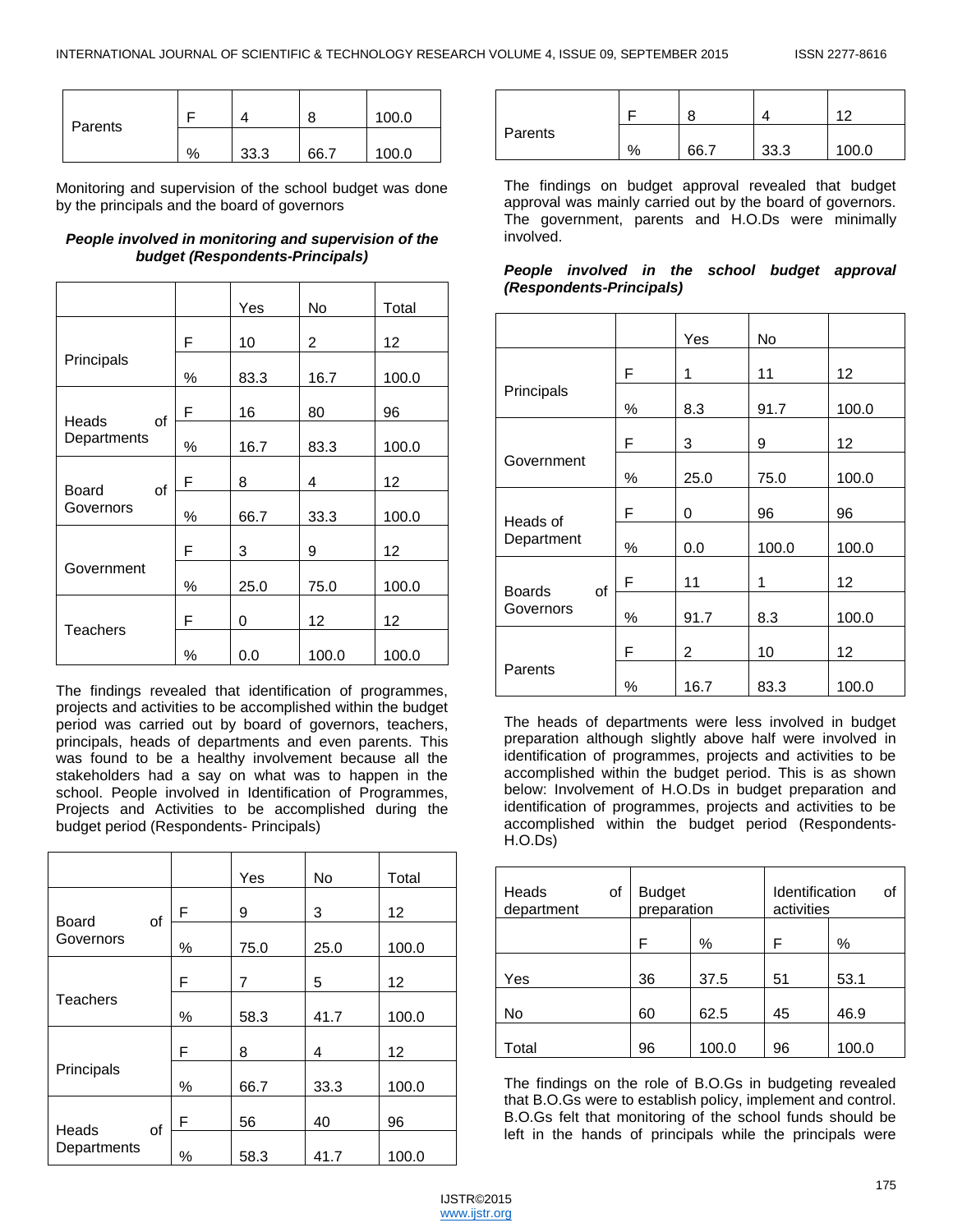divided on the issue with half of them feeling that the B.O.G should handle monitoring. This is as shown below: Role of B.O.Gs in budgeting

|            |           |                | Establis<br>h policy | Impleme<br>ntation |           | Monitori<br>ng |           | Controlli<br>ng |           |
|------------|-----------|----------------|----------------------|--------------------|-----------|----------------|-----------|-----------------|-----------|
|            |           | F              | %                    | F                  | %         | F              | %         | f               | ℅         |
|            | Ye<br>S   | 7              | 58.<br>3             | $\overline{7}$     | 58.<br>3  | 6              | 50.<br>0  | 9               | 75.<br>0  |
| Princi     | No        | 5              | 41.<br>7             | 5                  | 41.<br>7  | 6              | 50.<br>0  | 3               | 25.<br>0  |
| pals       | To<br>tal | 12             | 10<br>0.0            | 12                 | 10<br>0.0 | 12             | 10<br>0.0 | 12              | 10<br>0.0 |
|            | Ye<br>S   | 10             | 83.<br>3             | 6                  | 50.<br>0  | 1              | 8.3       | 8               | 66.<br>7  |
|            | No        | $\overline{2}$ | 16.<br>7             | 6                  | 50.<br>0  | 11             | 91.<br>7  | 4               | 33.<br>3  |
| <b>BOG</b> | To<br>tal | 12             | 10<br>0.0            | 12                 | 10<br>0.0 | 12             | 10<br>0.0 | 12              | 10<br>0.0 |

# **Findings and Discussions**

*Table 1: Identification and mobilization of financial resources for schools*

| Respondents                | οf<br>Sources<br>funding                                                                                                                             | Perceived causes<br>o limited funds                                                                         |
|----------------------------|------------------------------------------------------------------------------------------------------------------------------------------------------|-------------------------------------------------------------------------------------------------------------|
| Principals                 | Public secondary<br>depend<br>schools<br>mostly<br><b>on</b><br>delegated<br>and<br>donated<br>funds<br>from<br>the.<br>government<br>and<br>parents | Failure to develop<br>other sources of<br>funding<br>to<br>supplement the<br>delegated and<br>donated funds |
| Heads<br>Ωf<br>Departments | The departments<br>in their schools<br>depend mostly on<br>p arents and the<br>government<br>for<br>funding                                          | Individual<br>departments<br>do<br>not<br>generate<br>funds for<br>their<br>running                         |
| <b>Bursars</b>             | Schools<br>depend<br>highly on tuition<br>fees, P.T.A (paid<br>in by parents,<br>government and<br>from<br>fund<br>raisings)                         | Failure<br>to<br>mobilize funds<br>from<br>internal<br>sources.                                             |

It was clear that schools have strained parents and the government by failing to establish other ways of raising

funds. A study by Bogonko(1992) yielded similar findings showing that years have gone by and still there has been no change. Parents are still shouldering the burden by paying for tuition and capital expenditure through the P.T.A fund and the government shoulders the payment of manpower. Therefore the schools should move away from complete dependence on parents and the government to self sustenance for certain school activities by engaging in income generating activities.

*Table 2: Budgeting and preparation of the budget*

| Respondents                | <b>Budget preparation</b>                                                                                                                                                       | Perceived<br>causes<br>of poor<br>budget preparation                                                                                                                                               |
|----------------------------|---------------------------------------------------------------------------------------------------------------------------------------------------------------------------------|----------------------------------------------------------------------------------------------------------------------------------------------------------------------------------------------------|
| Principals                 | At least all<br>public<br>secondary<br>schools<br>prepared<br>budgets<br><b>Budget</b><br>preparation<br>was mainly<br>done<br>by<br>the<br>principals<br>and<br>the<br>bursars | Heads<br>of<br>department<br>are<br>not<br>involved<br>Failure<br>tο<br>involve the<br>teachers<br>and<br>ancilliary<br>staff.<br>Failure<br>tο<br>consult the<br>governmen<br>and<br>t<br>parents |
| Heads<br>Ωf<br>Departments | <b>The</b><br>H.O.Ds<br>only<br>were<br>involved<br>it<br>when<br>to<br>came<br>requisitions                                                                                    | H.O.Ds<br>were<br>not<br>involved in<br>the.<br>real<br>budget<br>preparation<br>respect<br>in<br>their<br>t٥<br>Ωf<br>areas<br>jurisdiction                                                       |

Whereas budget preparation is an important activity, it is necessary to involve all stakeholders to make it more acceptable and realizable. Failure to involve stakeholders will lead to deficiencies in the budget where some areas will not be catered for.

*Table 3: Monitoring of the budget and budget approval*

| Respondent<br>s   | Monitoring<br>the<br>of<br>budget                                                                  | Perceived causes of<br>improper monitoring<br>and supervision of<br>the budget |
|-------------------|----------------------------------------------------------------------------------------------------|--------------------------------------------------------------------------------|
| <b>Principals</b> | Monitoring<br>and<br>supervision<br>of the budget<br>was done by<br>the principals<br>and board of | Failure<br>tο<br>involve the<br>governmen<br>and<br>H.O.Ds<br>Involving<br>the |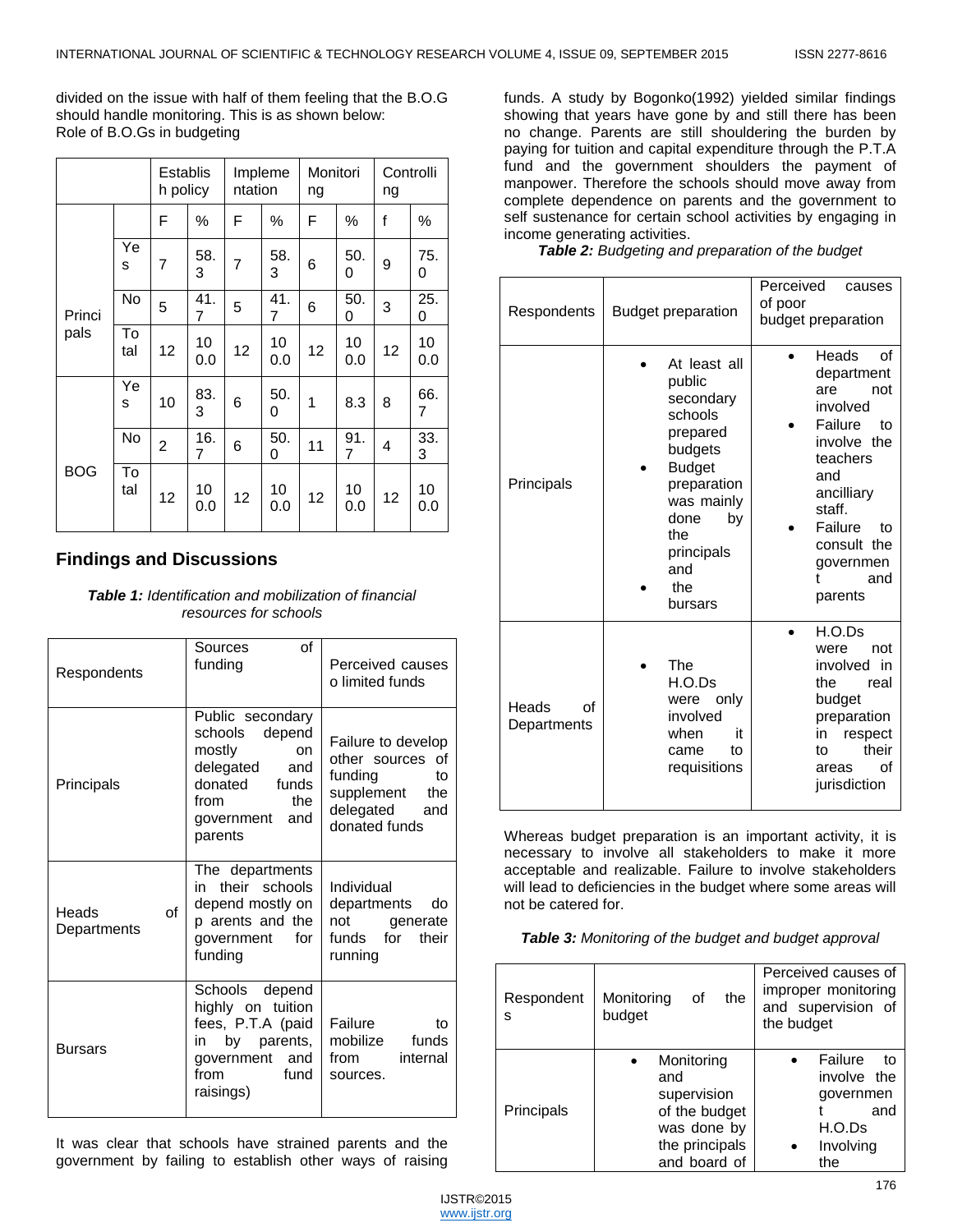| principal<br>governors<br>is<br>who<br><b>Budget</b><br>$\bullet$<br>approval was<br>actually<br>handling<br>done by the<br>the<br>B.O.G<br>expenditure<br>The<br>governmen<br>was not<br>involved in<br>approving<br>the budget |
|----------------------------------------------------------------------------------------------------------------------------------------------------------------------------------------------------------------------------------|
|                                                                                                                                                                                                                                  |

It was important that the whole community be involved in planning, monitoring and evaluation of the school programs. Each individual in the school system should take care of his/her area of jurisdiction. In involving the school community in monitoring and supervision, it will help reduce opportunities for corruption. As much as the budget is approved by the B.O.Gs and that this was their responsibility, these administrators must be accountable to the government. Budget approval should actually be done by the government on recommendation by the B.O.Gs.

| <b>Table 4:</b> Identification of programs, Projects and activities |
|---------------------------------------------------------------------|
| to be accomplished within the budget period                         |

| Respondents | Identification<br>οf<br>programs,<br>projects<br>and<br>activities                      | Perceived causes of<br>failure<br>of<br>the<br>projects<br>programs,<br>and activities     |
|-------------|-----------------------------------------------------------------------------------------|--------------------------------------------------------------------------------------------|
| Principals  | This.<br>was<br>done<br>bv<br>the<br>B.O.Gs.<br>principals<br>H.O.Ds<br>and<br>teachers | Failure<br>$\bullet$<br>to<br>involve<br>parents who<br>are actually<br>the<br>financiers. |

It is important that all stakeholders be involved in the identification of projects to be accomplished and especially parents who are the financiers

# **CONCLUSIONS**

This study was concerned with identification of knowledge, skills and attitudes required by principals of public secondary schools for effective financial management. Some of the general observations that can be made from this study are:

(i) Schools have not fully established other avenues of raising funds and depend mostly on parents and the government and therefore burdening them. Parents paid heavily in terms of tuition (recurrent expenditure) and capital expenditure through P.T.A fund. The government on the other hand shouldered the payment of man-power.

- (ii) It was evident that schools did not involve all the people in the school system in budget building. The budgets produced were therefore the work of the principal and the bursar and this could have been shoddy. It was clear that monitoring and supervision was only done by principals and the B.O.G and therefore this could raise opportunities for collusion and corruption.
- (iii) It was clear that monitoring and supervision of the budget was only done by the principals and Boards of Governors.
- (iv) The school budget was approved by the Board of governors.

# **RECOMMENDATIONS**

Considering the findings and conclusions of this study, the following recommendations were made:

- (i) Schools should find other ways of raising finance to lessen the strain on parents and the government as far as funding is concerned. This will help open up the budget to include items that are necessary to make the schools offer quality services.
- (ii) Principals should involve other people in the school system in budget building to provide cost effective educational programs that meet children's needs. Those included should be those that are directly involved in the provision of education because they are in a better position to know the needs of their areas of jurisdiction.
- (iii) Schools should involve heads of department in monitoring and supervision of the budget, leaving school financial records open for scrutiny by the people in the system to curb on corruption and mismanagement of funds. They can serve as good internal auditors which can be a stepping stone for external auditing.
- (iv) The school administrators should be accountable to the government as far as expenditure within the budget is concerned and should show a high degree of transparency and accountability.
- (v) It is important that the whole school community be involved in the monitoring and supervision of the budget. This will help reduce opportunities for corruption.
- (vi) The school B.O.G should only recommend what has been budgeted for to the government which should then approve or reject the budget.